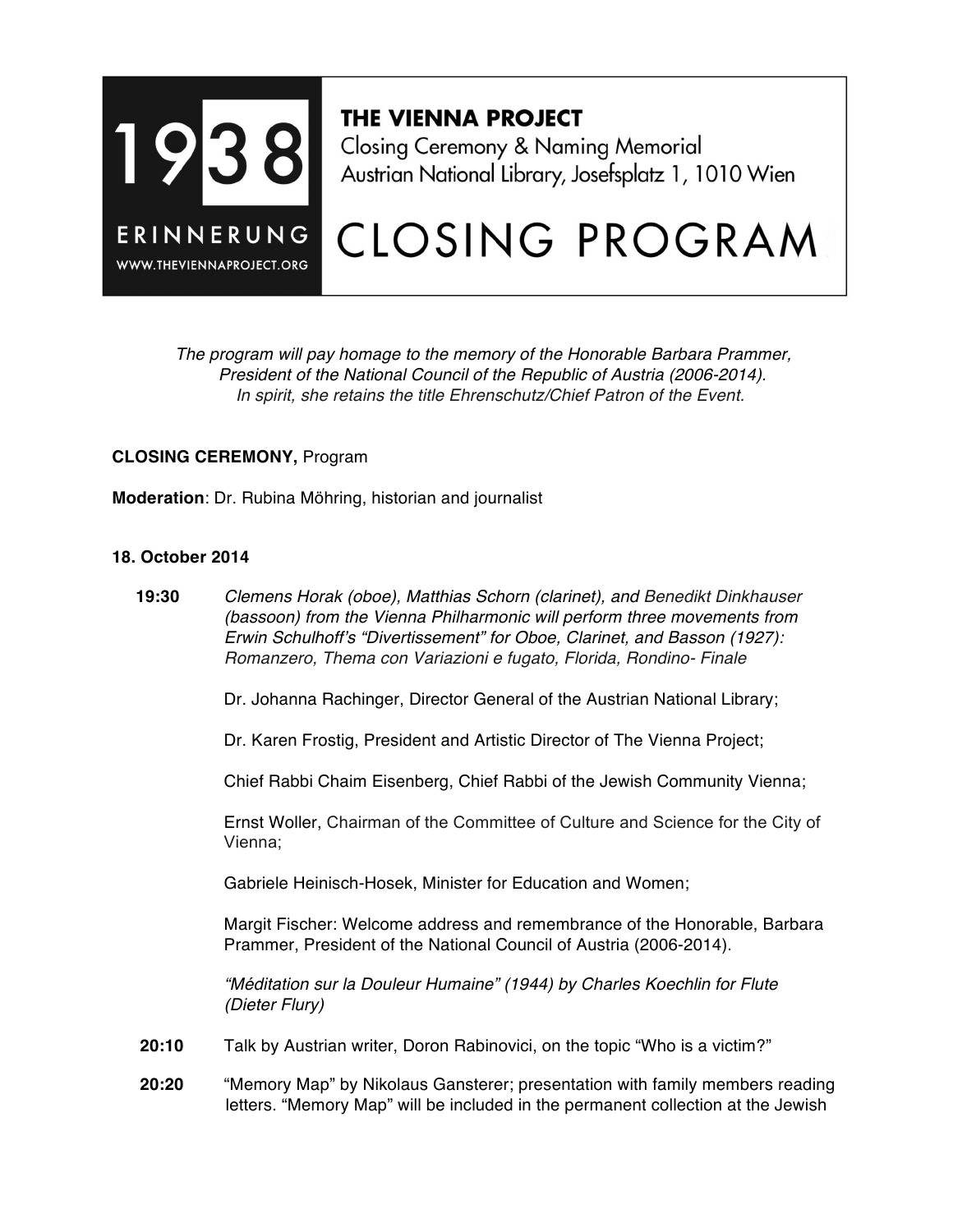Museum Vienna, with a panel presentation about *The Vienna Project* and map on November 3, 2014.

Excerpt from Sarközi family biography, written by Prof. Rudolf Sarközi, Chairman of the Kulturverein Österreichischer Roma, born in 1944 in the "gypsy" Camp Lackenbach. Reading by his grandson, Alexander Sarközi.

Postcard from Berta Smetana, Jewish Austrian victim of the Shoah, deported to Auschwitz in 1942 with her 11 year old daughter, Sonja. Postcard sent to Berta's daughter, Lucie, and read by her great great granddaughter, Faith Eliora Bayode aged 10. Reading of German text by Gilda Horvath**.**

Letter from Amalia Kohout about her son Josef Kohout, imprisoned for his homosexuality at Sachsenhausen concentration camp in 1939. Read by Ambassador Daniel B. Baer, U.S. Representative to the Organization for Security and Cooperation in Europe (OSCE)**.** Reading of German text by Lui Fidelsberger

Letter from Moritz Frostig, Jewish Austrian victim of the Shoah, deported to Jungfernhof Concentration Camp in Riga in 1941, and shot by the Einsatzgruppen in the Bikernieki Forest. Reading by his great grandson, Kabren Frostig Levinson. Reading of German text by Ambassador Wolfgang Paul.

Chief Rabbi Chaim Eisenberg, Benediction.

#### *"Abîme des Oiseaux" from the "Quatuor pour la Fin du Temps" (1940) by Olivier Messiaen (Matthias Schorn)*

Juni 1940, auf einem Feld bei Toul, westlich von Nancy: Nach der Niederlage Frankreichs hatten die Deutschen dort "Tausende von erschöpften, verratenen Soldaten wie in einem Fischernetz zusammen gepfercht", wie sich der Dichter Guy Bernard später erinnerte. Die Franzosen hausten unter freiem Himmel und warteten auf den Abtransport in die schlesischen Lager. Mitten in dem Trubel brachte der Klarinettist Henri Akoka unter freiem Himmel vor Tausenden von Mitgefangenen ein Solostück zur Uraufführung, das Olivier Messiaen im Lager für ihn geschrieben hatte. Der Cellist Régis Pasquier diente ihm als Notenständer. Ab und zu geriet der Solist ins Stocken und Fluchen: "Das werde ich niemals können!" Doch der Komponist beruhigte ihn: "Keine Bange, du wirst schon sehen."

**20:35** Concluding remarks from historian, Prof. DDr. Oliver Rathkolb, University of Vienna and Rektor Dr. Gerald Bast, University of Applied Arts Vienna.

Moderator's "Thank You's"

**20:45** *Second and third movement from Ernst Krenek's Sonatina for Flute and Clarinet (1942)*

*Music by J.S.Bach's Partita in a minor, BWV 1013 ((Dieter Flury)*